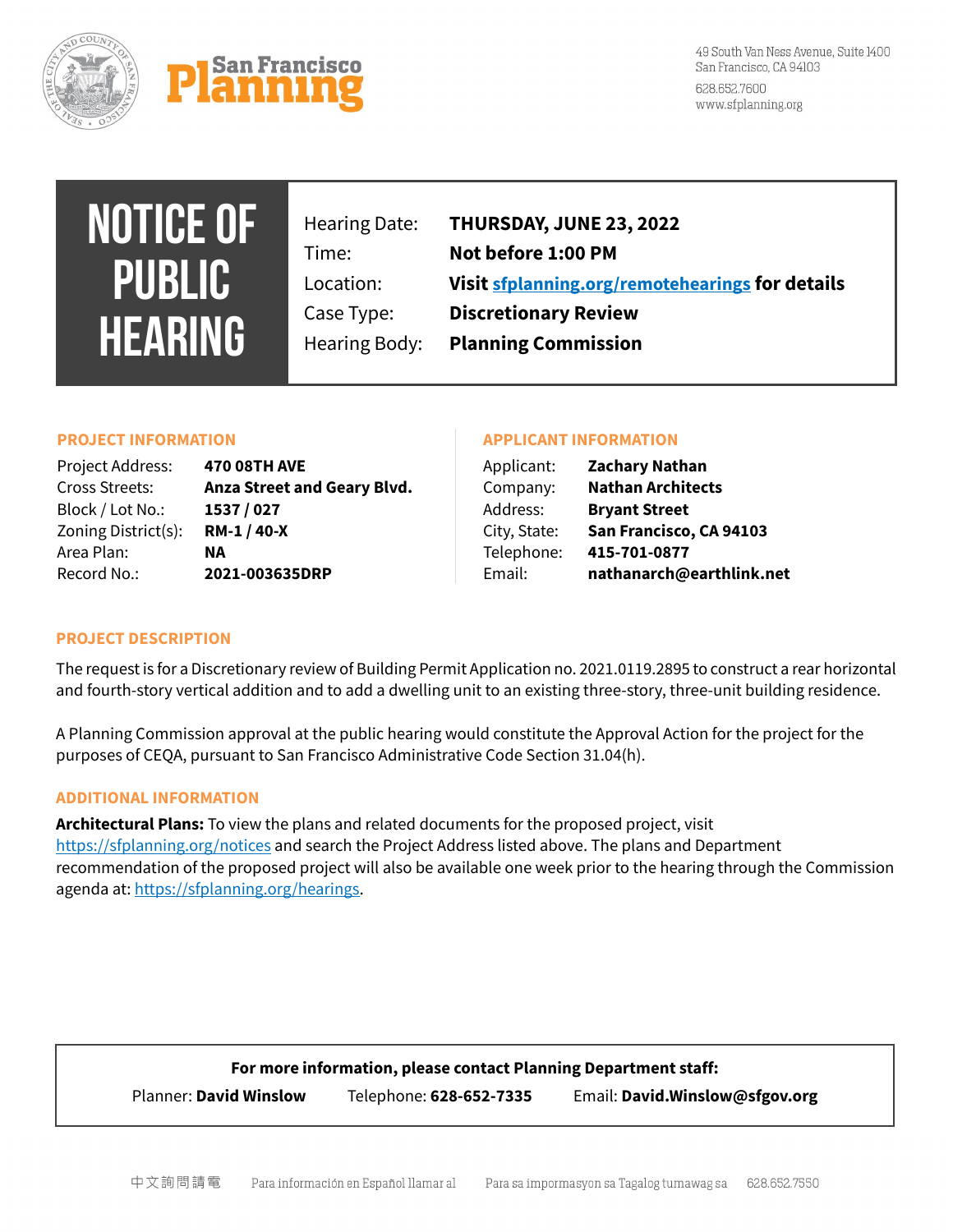# **General Information About Procedures**

# **HEARING INFORMATION**

You are receiving this notice because you are either a property owner or resident that is adjacent to the proposed project or are an interested party on record with the Planning Department. You are not required to take any action. For more information regarding the proposed work, or to express concerns about the project, please contact the Applicant or Planner listed on this notice as soon as possible. Additionally, you may wish to discuss the project with your neighbors and/or neighborhood association as they may already be aware of the project.

Please be advised that due to the COVID-19 emergency, the Planning Commission may be required to conduct this hearing remotely. Additional information may be found on the Department's website at [www.sfplanning.org.](http://www.sfplanning.org/) 

Members of the public are strongly encouraged to submit their comments in written form via email to [commissions.secretary@sfgov.org b](mailto:commissions.secretary@sfgov.org)y 5:00 pm the day before the hearing. These comments will be made a part of the official public record and will be brought to the attention of the person or persons conducting the public hearing.

Comments that cannot be delivered by 5:00 pm the day before the hearing may be taken directly to the hearing. Hearing location information can be found by visiting [www.sfplanning.org.](http://www.sfplanning.org/) Comments received at [commissions.secretary@sfgov.org](mailto:commissions.secretary@sfgov.org) after the deadline will be placed in the project file, but may not be brought to the attention of the Planning Commission at the public hearing.

Members of the public are not required to provide personal identifying information when they communicate with the Commission or the Department. All written or oral communications, including submitted personal contact information, may be made available to the public for inspection and copying upon request and may appear on the Department's website or in other public documents.

# **BUILDING PERMIT APPLICATION INFORMATION**

Pursuant to Planning Code Section 311, the Building Permit Application for this proposal may also be subject to a 30-day notification of property owners and residents within 150-feet of the subject property. This notice covers the Section 311 notification requirements, if required.

# **APPEAL INFORMATION**

An appeal of the approval (or denial) of a Conditional Use application and/or building permit application associated with the Conditional Use application may be made to the Board of Supervisors within 30 calendar days after the date of action by the Planning Commission pursuant to the provisions of Section 308.1(b). During the Shelter in Place Order, appeals can be submitted by email at [bos.legislation@sfgov.org.](mailto:bos.legislation@sfgov.org) For further information about appeals to the Board of Supervisors, including current fees, contact the Clerk of the Board of Supervisors at (415) 554- 5184.

An appeal of the approval (or denial) of a **building permit** application by the Planning Commission may be made to the Board of Appeals within 15 calendar days after the building permit is issued (or denied) by the Director of the Department of Building Inspection. During the Shelter in Place Order, appeals can be submitted by phone or email. Please email [julie.rosenberg@sfgov.org](mailto:julie.rosenberg@sfgov.org) an[d alec.longaway@sfgov.org,](mailto:alec.longaway@sfgov.org) or leave a voice message at (628) 652-1150. For further information about appeals to the Board of Appeals, including current fees, contact the Board of Appeals at (628) 652-1150.

Pursuant to California Government Code Section 65009, if you challenge, in court, the decision of an entitlement or permit, the issues raised shall be limited to those raised in the public hearing or in written correspondence delivered to the Planning Commission prior to, or at, the public hearing.

# **ENVIRONMENTAL REVIEW**

This project has undergone preliminary review pursuant to California Environmental Quality Act (CEQA). If, as part of this process, the Department's Environmental Review Officer has deemed this project to be exempt from further environmental review, an exemption determination will be prepared and can be obtained through the Exemption Map a[t www.sfplanning.org](http://www.sfplanning.org/) prior to the approval action. An appeal of the decision to exempt the proposed project from CEQA may be made to the Board of Supervisors within 30 calendar days after the project approval action identified on the determination. The procedures for filing an appeal of an exemption determination are available from the Clerk of the Board at City Hall, Room 244, or by calling (415) 554-5184. Under CEQA, in a later court challenge, a litigant may be limited to raising only those issues previously raised at a hearing on the project or in written correspondence delivered to the Board of Supervisors, Planning Commission, Planning Department or other City board, commission or department at, or prior to, such hearing, or as part of the appeal hearing process on the CEQA decision.